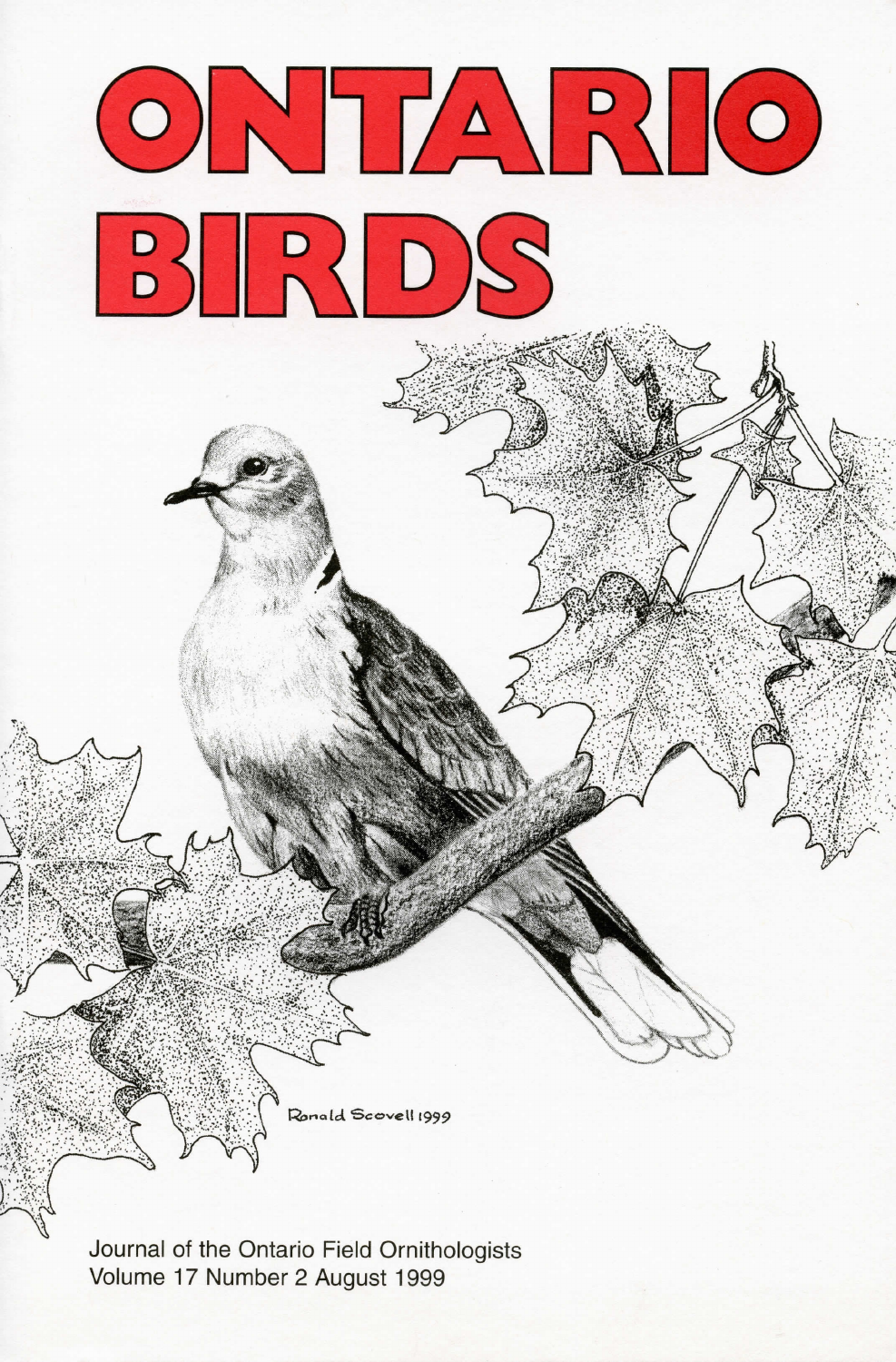# **Ontario Field Ornithologists**

President: Jean Iron, 9 Lichen Place, Toronto, Ontario M3A 1X3 (416) 445-9297 E-mail: jeaniron@globedirect.com

Ontario Field Ornithologists is an organization dedicated to the study of birdlife in Ontario. It was formed to unify the ever-growing numbers of field ornithologists (birders/birdwatchers) across the province, and to provide a forum for the exchange of ideas and information among its members. The Ontario Field Ornithologists officially oversees the activities of the Ontario Bird Records Committee (OBRC), publishes a newsletter *(OFO News)* and a journal *(Ontario Birds),* operates a bird sightings listserv (ONTBIRDS, moderated by Mike Street), hosts field trips throughout Ontario, and holds an Annual General Meeting in the autumn.

All persons interested in bird study, regardless of their level of expertise, are invited to become members of the Ontario Field Ornithologists. Membership rates can be obtained from the address below. All members receive *Ontario Birds* and *OFO News.* Please send membership enquiries to: Ontario Field Ornithologists, Box 455, Station R, Toronto, Ontario M4G 4El

E-mail: ofo@interlog.com Website: www.interlog.com/~ofo

# **Ontario Birds**

*Editors:* Bill Crins, Ron Pittaway, Ron Tozer *Editorial Assistance:* Nancy Checko, Jean Iron *Art Consultant:* Christine Kerrigan *Photo Quiz:* Bob Curry *Design/Production:* Aben Graphics, Dwight

The aim of *Ontario Birds* is to provide a vehicle for documentation of the birds of Ontario. We encourage the submission of full length articles and short notes on the status, distribution, identification, and behaviour of birds in Ontario, as well as location guides to significant Ontario birdwatching areas, book reviews, and similar material of interest on Ontario birds.

Material submitted for publication should be on computer disk, or typewritten (double-spaced). Please follow the style of this issue of *Ontario Birds.* All submissions are subject to review and editing. Submit items for publication to the Editors at the address noted above.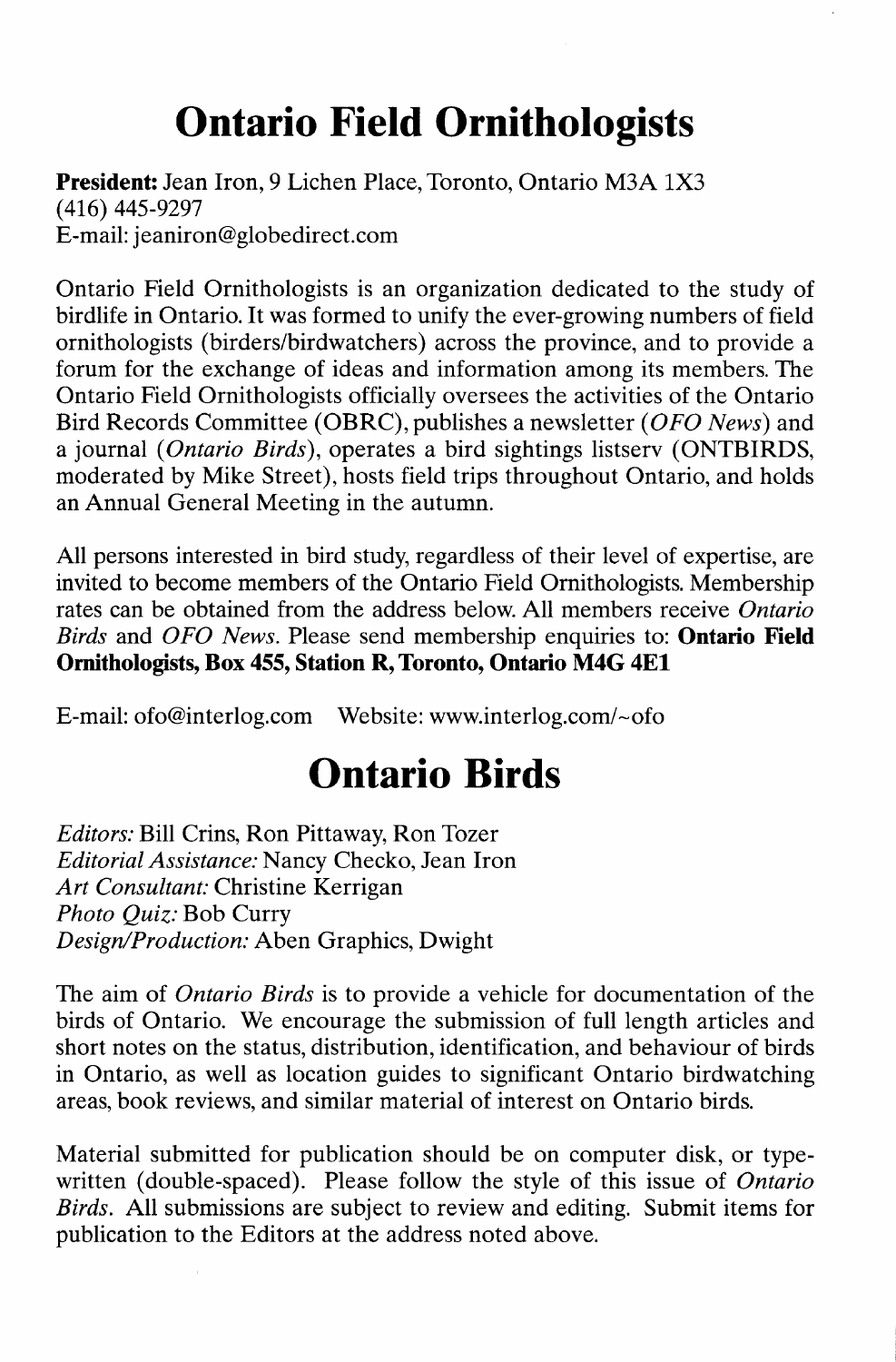#### **Ontario Birds**

Volume 17 Number 2 August 1999

**Table of Contents**

| <b>Letters to the Editors</b><br>Gulls Eating Voles/Crossbills Eating Ash                                                              | 61  |
|----------------------------------------------------------------------------------------------------------------------------------------|-----|
| <b>Articles</b><br><b>Ontario Bird Records Committee Report for 1998</b><br>Robert Z. Dobos                                            | 62  |
| Yellow-throated and Blue-headed Vireos in Ontario:<br>6. Interspecific Interactions, Maintenance Activities, and Molt<br>Ross D. James | 84  |
| <b>Notes</b><br>An Example of Crow Intelligence                                                                                        | 94  |
| George M. Fairfield<br><b>Book Reviews</b><br>1998 Peterborough County Natural History Summary<br>reviewed by Ron Tozer                | 96  |
| A Birder's Guide to Point Pelee (and Surrounding Region)<br>reviewed by Ron Tozer                                                      | 97  |
| In Memoriam<br>John L. Cranmer-Byng (1919-1999)<br>Ross D. James                                                                       | 100 |
| <b>Photo Quiz</b><br><b>Bob Curry</b>                                                                                                  | 102 |

Cover Illustration: Eurasian Collared-Dove *(Streptopelia decaocto)* by *Ron Scovell*

ISSN 0822-3890